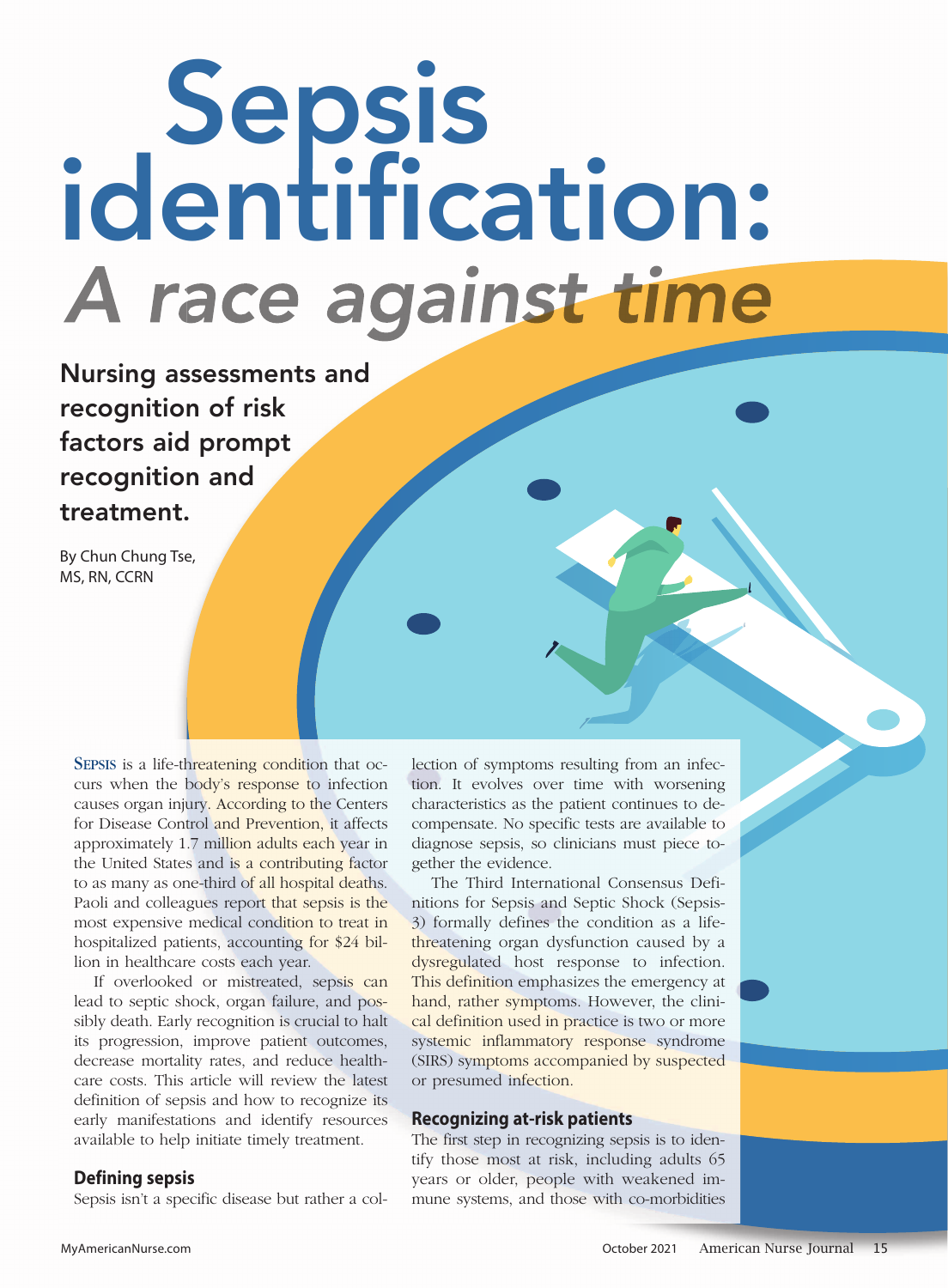

Head-to-toe approach I

Knowing risk factors and conducting a thorough assessment can help you identify sepsis quickly.

# **Risk factors**

|                       | • Age $\geq 65$<br>• Co-morbidities<br>· High-risk environments (long-term care, ICU)<br>• Immunocompromised<br>• Not immunized<br>Assessments                                                                                                                                          |
|-----------------------|-----------------------------------------------------------------------------------------------------------------------------------------------------------------------------------------------------------------------------------------------------------------------------------------|
| <b>Neurologic</b>     | • Change in mental status                                                                                                                                                                                                                                                               |
| <b>Respiratory</b>    | · Dyspnea, tachypnea (RR > 20 breaths per minute)<br>• Hypoxemia (PO <sub>2</sub> <60 mmHg), cyanosis<br>• Intubation duration (if applicable)<br>• Sputum characteristics                                                                                                              |
| <b>Cardiovascular</b> | • Hypotension (systolic <90 mmHg; diastolic <60<br>$mmHq$ )<br>$•$ MAP (<65 mmHg)<br>· Tachycardia (HR > 100 bpm)<br>• Temperature (>100.4° F [>38°C] or <96.8° F [<36°C])                                                                                                              |
| GI                    | • Abdominal distention, tenderness, pain<br>• Bowel habits, stool characteristics<br>· Nausea, vomiting, diarrhea                                                                                                                                                                       |
| <b>Genitourinary</b>  | • Presence and duration of urinary catheter<br>• Urination frequency, burning sensation<br>• Urine color, clarity, odor<br>• Urine output <30 mL/hour (late-stage sepsis)                                                                                                               |
| <b>Skin</b>           | • Generalized warm to touch or cool and clammy<br>• Localized erythema by itself<br>• Mottled appearance (late sign of sepsis)<br>• Surgical incision or open wounds                                                                                                                    |
| <b>Invasive</b>       | • Presence and duration of central catheters<br>• Redness or purulent discharge at insertion site<br><b>Labs and imaging</b>                                                                                                                                                            |
|                       | • Arterial blood gas:<br>$\degree$ CO <sub>2</sub> >45 mmHg and/or lactic level >2 mmo/L<br>· Basic metabolic panel: electrolytes, BUN/creatinine<br>• Complete blood count: WBC<br>· Specimen cultures: blood, urine, sputum, stool,<br>urine, wound<br>• X-rays, CT scan, ultrasounds |

bpm = beats per minute, BUN = blood urea nitrogen, CT = computed tomography, HR = heart rate, ICU = intensive care unit, MAP = mean arterial pressure, RR = respiration rate, WBC = white blood count

such as cancer, diabetes, lung disease, and kidney disease. Vaccination status also should be considered when determining risk. Because pneumonia is a common cause of sepsis, those who aren't vaccinated against *Streptococcus pneu moniae* and influenza are more vulnerable.

Patient environment is another contributing risk factor. Those residing in long-term care facilities or admitted to the intensive care unit (ICU) are at increased risk for healthcareacquired infections (HAIs).

When gathering pertinent patient information, be aware of these risk factors before starting your physical assessment.

# **Head-to-toe approach for sepsis detection**

Your thorough patient assessment should include neurologic, respiratory, cardiovascular, GI, and genitourinary function. Also evaluate the patient's skin and any invasive catheters. (See *Head-to-toe approach*.)

## **Neurologic assessment**

Acute brain dysfunction in sepsis is associated with increased morbidity and mortality. SIRS contributes to a decrease in micro-perfusion to the brain, which leads to tissue hypoxia and may cause irreversible brain damage if not addressed quickly. Although neurologic symptoms may be caused by myriad disease processes (seizures, stroke), a thorough neurologic assessment can help determine a patient's prognosis.

Start by assessing the patient's orientation and ability to follow commands. If friends or family members are at the bedside, ask about the patient's baseline functional and cognitive abilities before admission and note any discrepancies in your assessment. Assess the patient frequently. If the patient becomes more lethargic, confused, or restless, an underlying issue may require further investigation.

#### **Respiratory assessment**

The respiratory effects of sepsis may be vague, with initial symptoms such as tachypnea (>20 breaths per min) or dyspnea. During auscultation, you may hear crackles (suggesting fluid in the lungs) or rhonchi (indicating secretions). A patient with a weak productive cough may require assistance with expectoration via suctioning. Also assess the color, consistency, and frequency of sputum. As you monitor the patient for worsening conditions,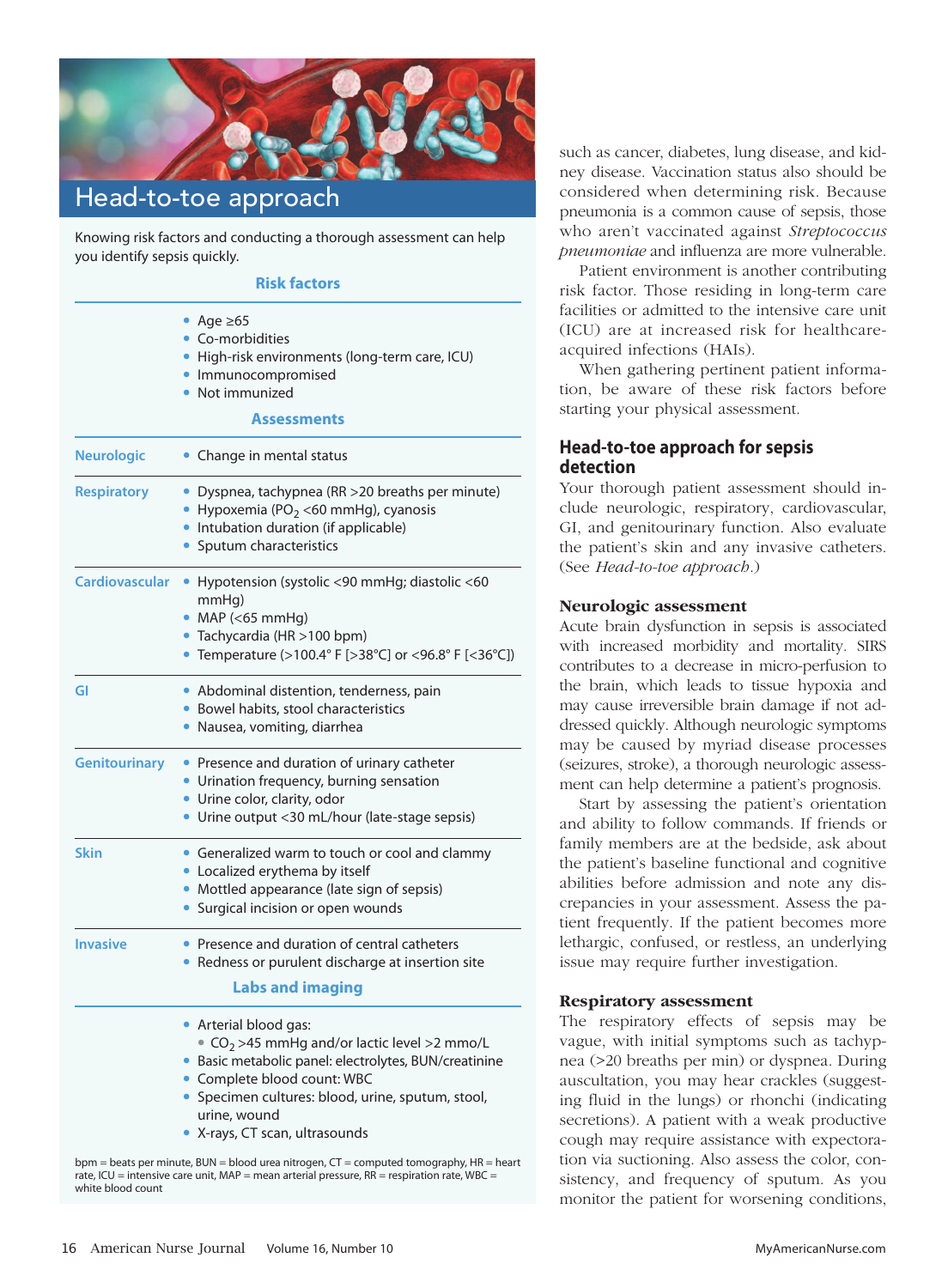such as respiratory failure, communicate your findings to the multidisciplinary team.

As sepsis worsens, respiratory failure may lead to acute respiratory distress syndrome (ARDS) caused by inflamed bronchioles and purulent secretions that occlude the airway and collapse the alveoli. Alveolar collapse reduces gas exchange and causes hypercapnia ( $pCO_2 > 50$  mmHg) and hypoxemia ( $pO_2 < 60$ mmHg). Sepsis-induced ARDS is associated with high mortality and accounts for approximately 210,000 U.S. cases annually.

If a patient becomes hypercapnic and exhibits signs of altered mental status, dyspnea, or cyanosis, intensified oxygen delivery devices such as hi-flow nasal cannula, bilevel positive airway pressure, or (in worst-case scenarios) mechanical ventilation may be required.

For patients who are mechanically ventilated with an artificial airway, consider how long they've been intubated. Patients who've been intubated for 4 days or more are at risk for ventilator-associated events such as pneumonia and sepsis. Although no specific diagnostic criteria exist, an abnormal respiratory assessment may indicate the need for chest radiography.

# **Cardiovascular assessment**

Cardiovascular assessment is the nurse's most objective tool to determine a patient's perfusion status. SIRS causes systemic vasodilation, which results in tachycardia (heart rate >100 beats per minute) and hypotension (systolic <90 mmHg, diastolic <60 mmHg). These cardinal signs of dedecompensation require immediate attention. Interventions such as passive leg raise or fluid challenges may indicate patient acuity and level of care needed. Mean arterial pressure (MAP) is another crucial indicator of perfusion status. The Surviving Sepsis Campaign created a treatment guideline for patients with sepsis and identified a MAP ≥65 mmHg to be adequate for supporting organ function.

Another critical factor is body temperature. A temperature >100.4° F (>38°C) or <96.8° F (<36°C) may indicate sepsis. Monitor the patient's temperature carefully, and report values that are out of range.

#### **GI assessment**

GI symptoms may be subtle and include nausea, vomiting, and diarrhea. Depending on

the origin of sepsis, the GI system may be more vulnerable to secondary complications such as superinfections or stress ulcers.

Carefully assess the patient's oral cavity for redness or lesions; then work your way down to the abdomen and inspect for distention, tenderness, or pain. Ask about changes in eating habits, bowel patterns, or stool characteristics. Review the patient's medication list for antibiotics, which may eliminate natural flora from the GI tract and allow opportunistic infections such as *Clostridium difficile* or *Candida albicans* to proliferate.

#### **Genitourinary assessment**

Urinary tract infections (UTIs) are the most common type of HAI and may progress to sepsis. In the hospital setting, approximately 75% of UTIs are associated with a urinary catheter. For patients with a urinary catheter, start your genitourinary assessment by determining how long the catheter has been in place, and reviewing its indication. Ensure that the catheter is properly secured to the patient's thigh and that the drainage bag is below the patient. Monitor urine output for a minimum of 30 mL/hr, which indicates adequate kidney perfusion.

For patients without a urinary catheter, ask if they're experiencing urinary frequency or burning sensations when voiding. Ask about urine color, clarity, and odor. Characteristics such as hematuria, cloudiness, or malodor may indicate infection. Next, palpate the patient's suprapubic region and flanks for tenderness, which may indicate bladder or kidney inflammation. Assess the patient's urine output; a decrease in frequency or amount may be a sign of acute kidney injury. Noting these abnormalities as an acute finding may trigger a diagnostic work up.

#### **Skin assessment**

The skin is the largest system in the body and serves as a barrier to pathogens. A break on the skin surface may allow a localized infection to become systemic. Surgical incisions, pressure injuries, and venous or arterial stasis ulcers all have the potential to become infected and septic. Assess the patient's body thoroughly, look for openings, and monitor for discharge, which may indicate a festering wound. Measure the length, width, and depth of any wound you find, and take pictures per your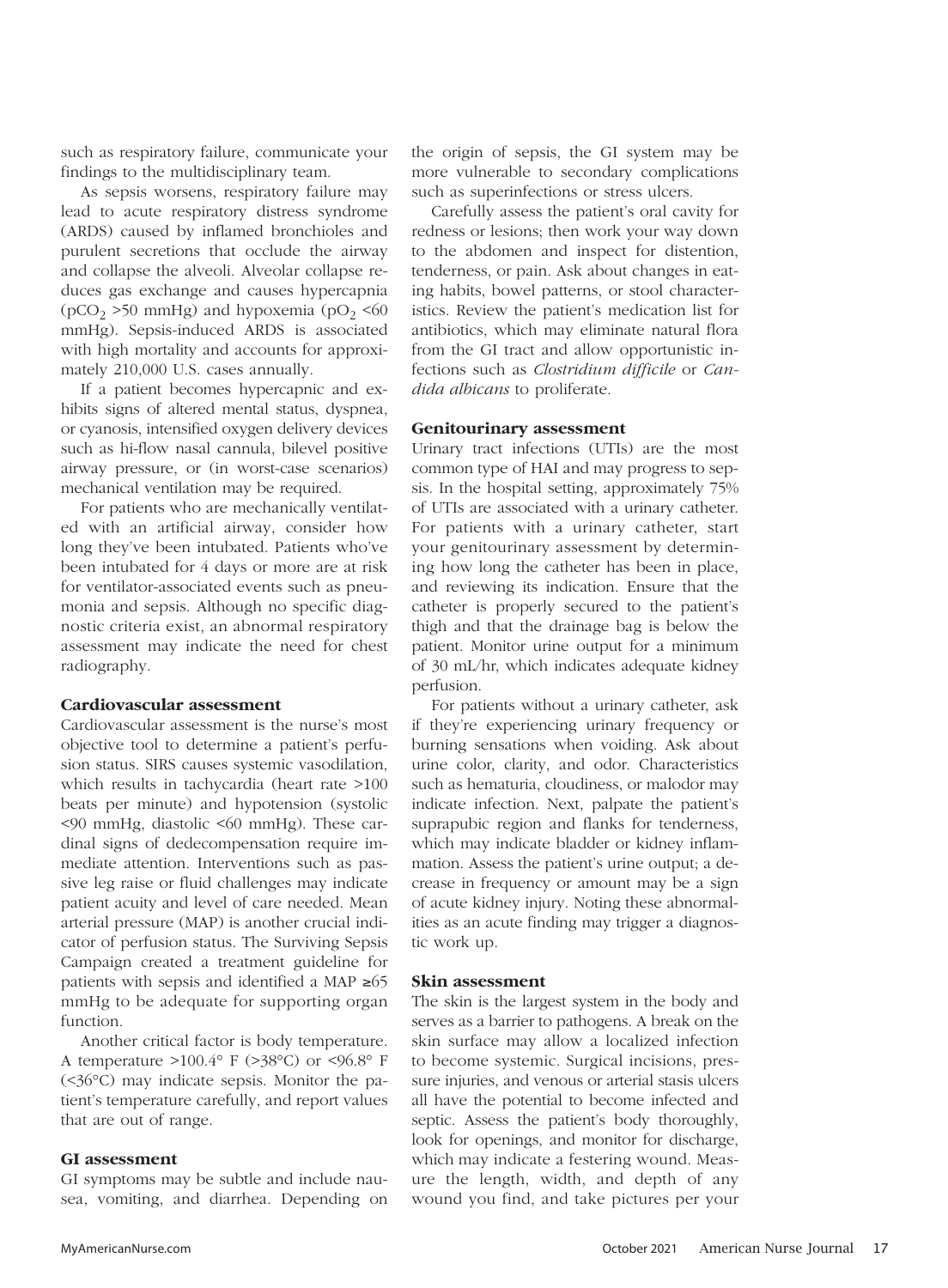

# Quick assessment

I

To address sepsis and encourage faster treatment, the Sepsis-3 committee recommends using the quick sequential organ failure assessment (qSOFA) tool for early detection. Based on the SOFA tool for evaluating patients requiring ICU care, the qSOFA is a fast bedside tool for identifying patients with suspected infection who are at risk for poor outcomes.

It consists of three criteria:

- 1. low systolic blood pressure (≤100 mmHg)
- 2. high respiratory rate (≥22 breaths per min)
- 3. Altered mental status (Glasgow coma scale <15).

Scores range from 0 to 3 with each positive score equaling one point. A score of 2 or more reflects a higher mortality risk. Although qSOFA isn't meant to be used as a standalone tool, a positive score should prompt additional blood tests, cultures, and imaging studies. According to Finkelsztein and colleagues, qSOFA is more reliable than the SIRS criteria for predicting mortality and ICU days for hospitalized patients suspected of having sepsis.

> organization's policy. If erythema is present from cellulitis, trace it with a marker to monitor its progress.

> If the patient's skin is intact, early manifestations of sepsis will be subtle. As the body begins to compensate by shunting blood away from skin and into vital organs, the lack of perfusion may result in cool and clammy skin. As it evolves, patches of skin discoloration will develop as it transitions to a mottled appearance if perfusion isn't restored.

#### **Invasive catheter assessment**

Central venous devices (including central venous catheters, hemodialysis catheters, and implanted ports) can increase a patient's risk for a central line-associated bloodstream infection (CLABSI), a common HAI that accounts for approximately 250,000 cases annually, according to Haddadin and colleagues. Redness, swelling, pain, and purulent drainage may be localized at the insertion site.

In addition to your physical assessment, determine how long the catheter has been in place, the date of the last dressing change, and the indication for its use. If you suspect CLAB-SI, notify the provider and suggest catheter removal. A culture of the tip may be necessary to determine treatment options.

## **Imaging studies and laboratory tests**

An x-ray, ultrasound, or computed tomography scan can detect infiltrates or inflammation, helping to screen patients for sepsis while ruling out other disease processes.

Laboratory tests are critical for putting together all of the information. Blood tests such as a complete blood count, basic metabolic panel (BMP), and arterial blood gas (ABG) will help clarify patient acuity. Although the Sepsis-3 committee has disputed using an abnormal white blood count (>12,000/mm3 or  $\langle 4,000 \rangle$ mm<sup>3</sup>) to identify sepsis, it's still clinically significant to support an indirect sepsis diagnosis.

A BMP can identify fluid status, electrolyte imbalances, and kidney function. Sepsis affects fluid shifts and tissue perfusion, so values such as sodium, potassium, blood urea nitrogen, and creatinine may be out of range. This signifies decompensation of the body as sepsis emerges.

An ABG is essential to determining the patient's respiratory status. It measures critical values such as carbon dioxide and lactate. Carbon dioxide >45 mmHg or lactate >2 mmol/L signifies an acid–base imbalance that implies a metabolic disease such as sepsis or organ dysfunction. Monitor these laboratory trends, and connect your physical findings to help you recognize sepsis.

One of the most important tests to followup are specimen cultures. Most healthcare organizations collect cultures as soon as sepsis is suspected. Although it may take 48 to 72 hours for results, a positive finding will determine the underlying pathogen and its susceptibility to anti-infectives. The results guide appropriate infection management and treatment. For example, a patient may require special isolation precautions, such as contact or droplet. In addition, specific pathogens may require mandatory reporting to the department *Continued on page 20*